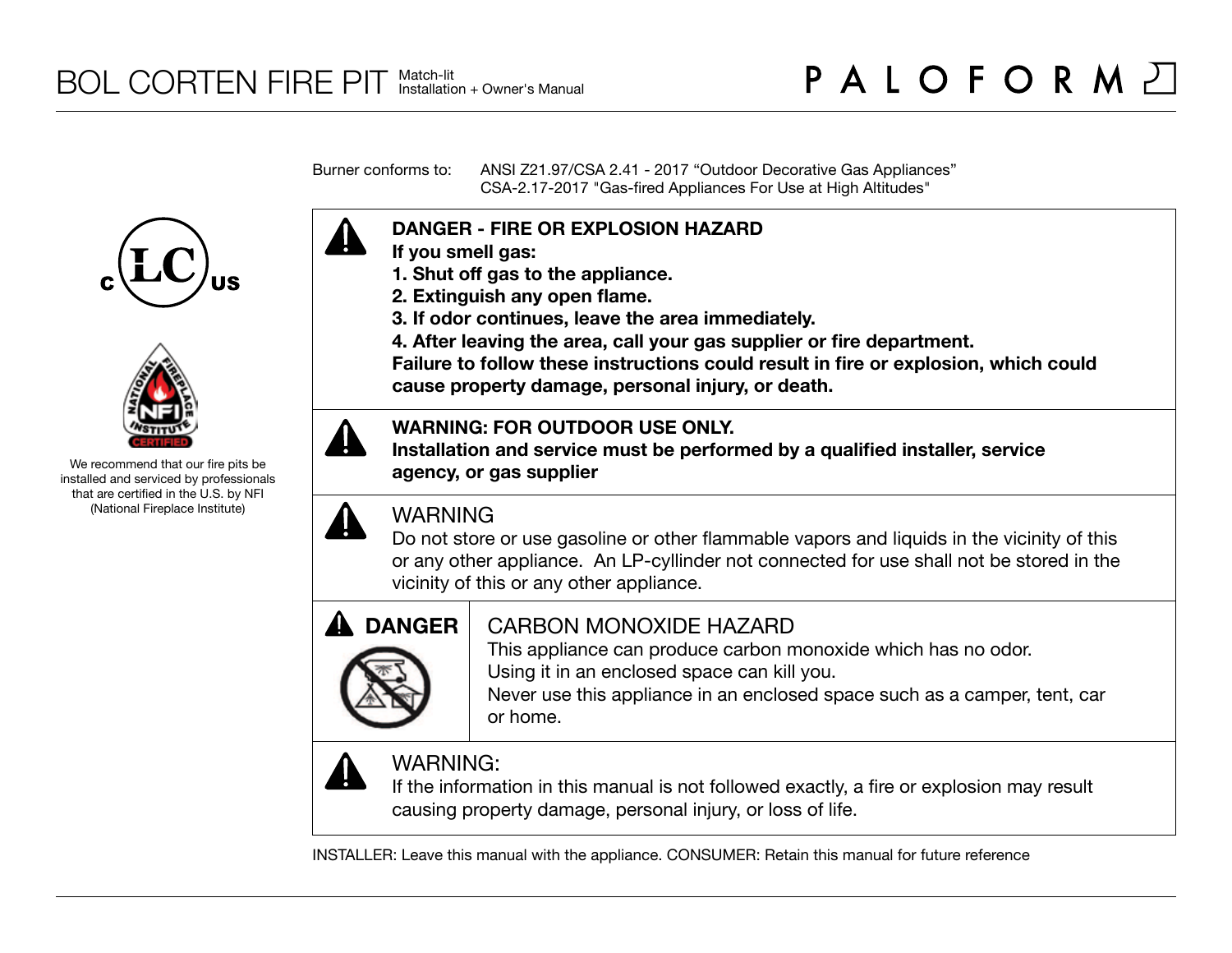# WARNINGS:

IMPORTANT: This appliance should be inspected before use and at least once annually by a qualified service person.

More frequent cleaning may be required as necessary. It is imperative that the control compartment, burners and circulating air passageways of the appliance be kept clean.

DANGER: Carbon monoxide poisoning can lead to death!

CARBON MONOXIDE POISONING: Early signs of carbon monoxide poisoning resemble the flu, with symptoms including headache, dizziness, or nausea. If you experience these signs, the Fire Pit may not be working properly. Get fresh air at once! Have the Fire Pit serviced. Some people are more affected by carbon monoxide than others, including pregnant women, people with heart or lung disease or anemia, those under the influence of alcohol, and those at high altitudes.

#### NATURAL GAS AND PROPANE:

To assist in detecting leaks, an odorant has been added to natural gas and propane. However, this odorant can fade, and gas may be present even though no odor exists. Make certain you read and understand all warnings. Keep this manual for reference. It is your guide to safe and proper operation of this appliance.

WARNING: Any modification to this appliance or its controls can be dangerous.

- 1. This appliance, as supplied, is only for use with the type of gas indicated on the rating plate.
- 2. When this appliance is connected to a fixed piping system, the installation must conform to local codes. or in the absence of local codes, to the National Fuel Gas Code, ANSI Z223.1/NFPA 54, or the International Fuel Gas Code.
- 3. Keep the appliance area clear and free from combustible materials, gasoline and other flammable vapors and liquids
- 4. Do not burn solid fuel in this appliance. Do not use this appliance to cook food or to burn paper or other objects.
- 5. Children and adults should be alerted to the hazards of high surface temperatures and should stay away to avoid burns or clothing ignition.
- 6. Clothing or other flammable materials should not be hung from the appliance, or placed on or near the appliance.
- 7. Young children should be carefully supervised when they are in the area of the appliance.
- 8. Do not use the appliance if any part has been under water. Immediately call a qualified service technician to inspect the appliance and to replace any part of the control system and any gas control which has been under water.
- 9. Inspect the appliance before each use.

10. Turn the appliance off and let cool before servicing, installing, repairing or covering. Any guard or other protective device removed for servicing the appliance must be replaced prior to operating the appliance. Only a qualified service person should install, service, or repair the appliance.

### HIGH ALTITUDE INSTALLATION

The appliance is certified for installations up to 4500' (1372 m) above sea level. At this altitude range, no changes to the appliance are required. Please contact Paloform for information regarding installation above 4500' (1372 m).

## LOCAL CODES

The installation of this appliance must conform with local codes, or in the absence of local codes, with the National Fuel Gas Code, ANSI Z223.1 • NFPA 54; National Fuel Gas Code; Natural Gas and Propane Installation Code, CSA B149.1; or Propane Storage and Handling Code, CSA B149.2, as applicable.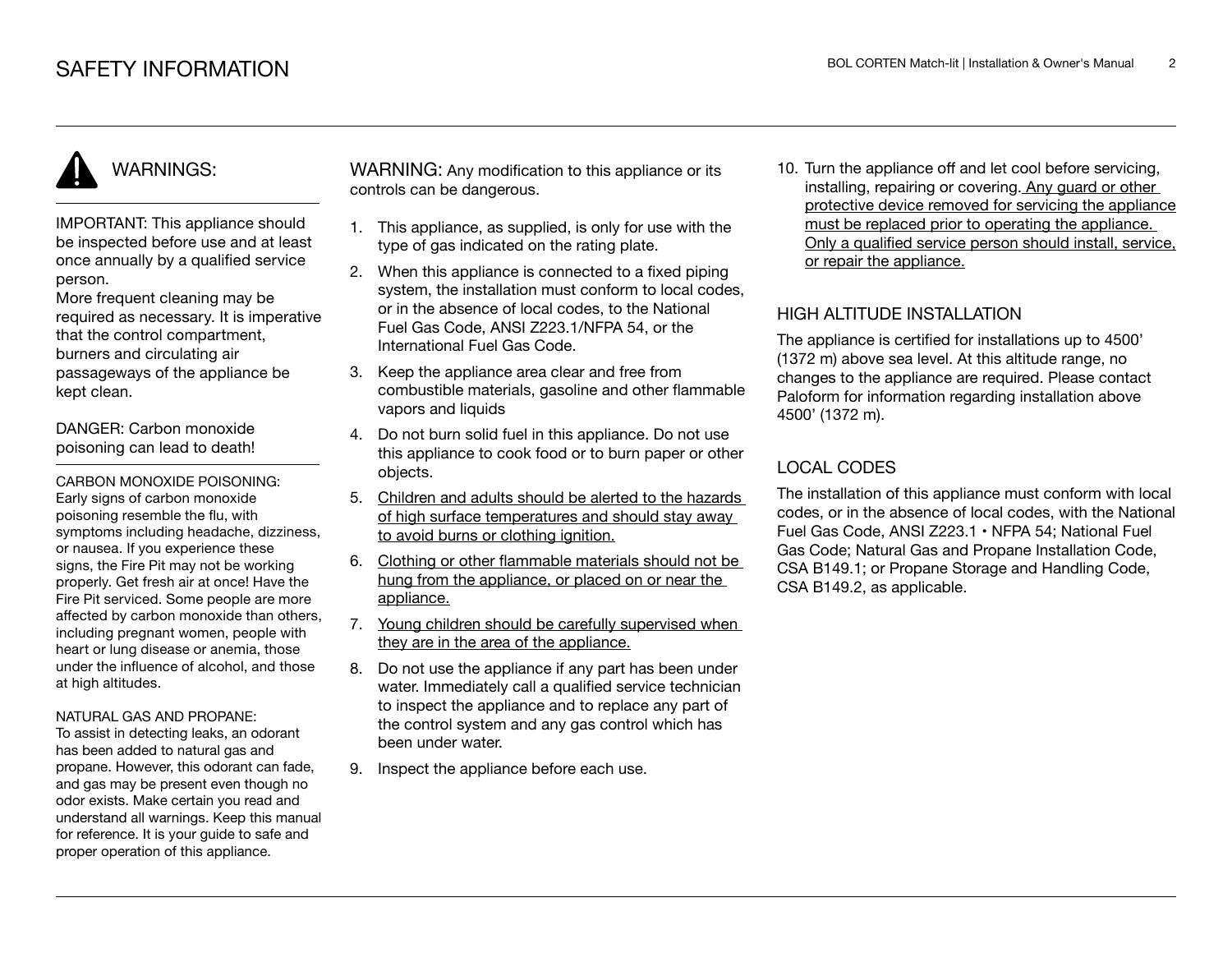

CAUTION: COR-TEN STEEL is designed to oxidize and form a protective layer that resists corrosion. This layer can take several months to stabilize depending on climate and weather conditions. Rust will bleed until it stabilizes.

Do not place Cor-Ten fire pits on surfaces that will be permanently damaged or stained by rust bleed.

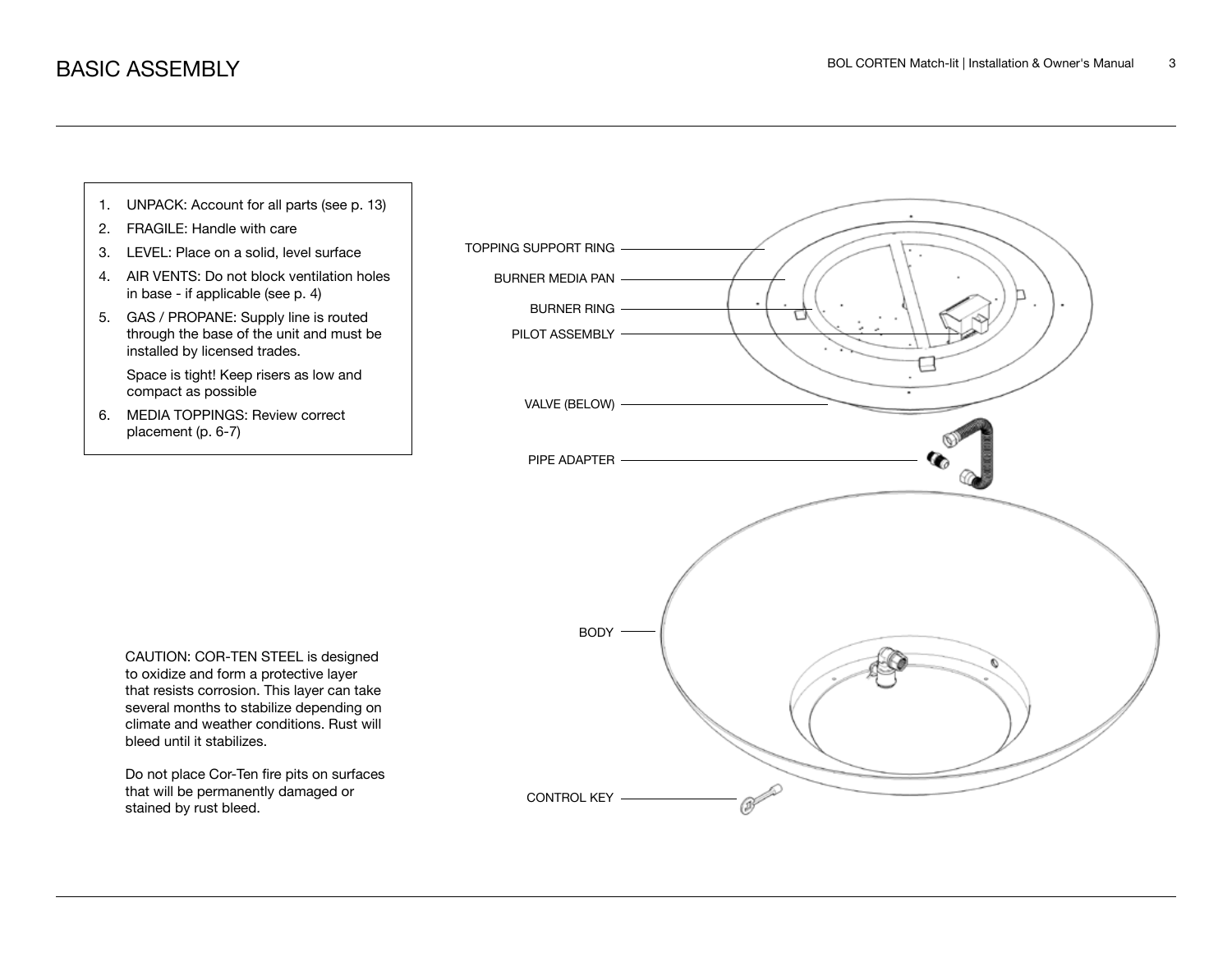

|                       | NATURAL GAS  | <b>PROPANE</b> |
|-----------------------|--------------|----------------|
| Burner Model #        | $CIF-M-18$   | CIR-F-18P      |
| Max Heat Input        | 69,000 BTU/h | 60,000 BTU/h   |
| Inlet Pressure - Min. | 4.5" W.C     | $11.0"$ W.C.   |
| Inlet Pressure - Max. | $10.5"$ W.C. | 13.0" W.C.     |
| Orifice Size          |              |                |
| <b>Burner Ports</b>   |              |                |
| Port Size             |              |                |

VENTILATION & KEY HOLES

GAS SUPPLY OPENING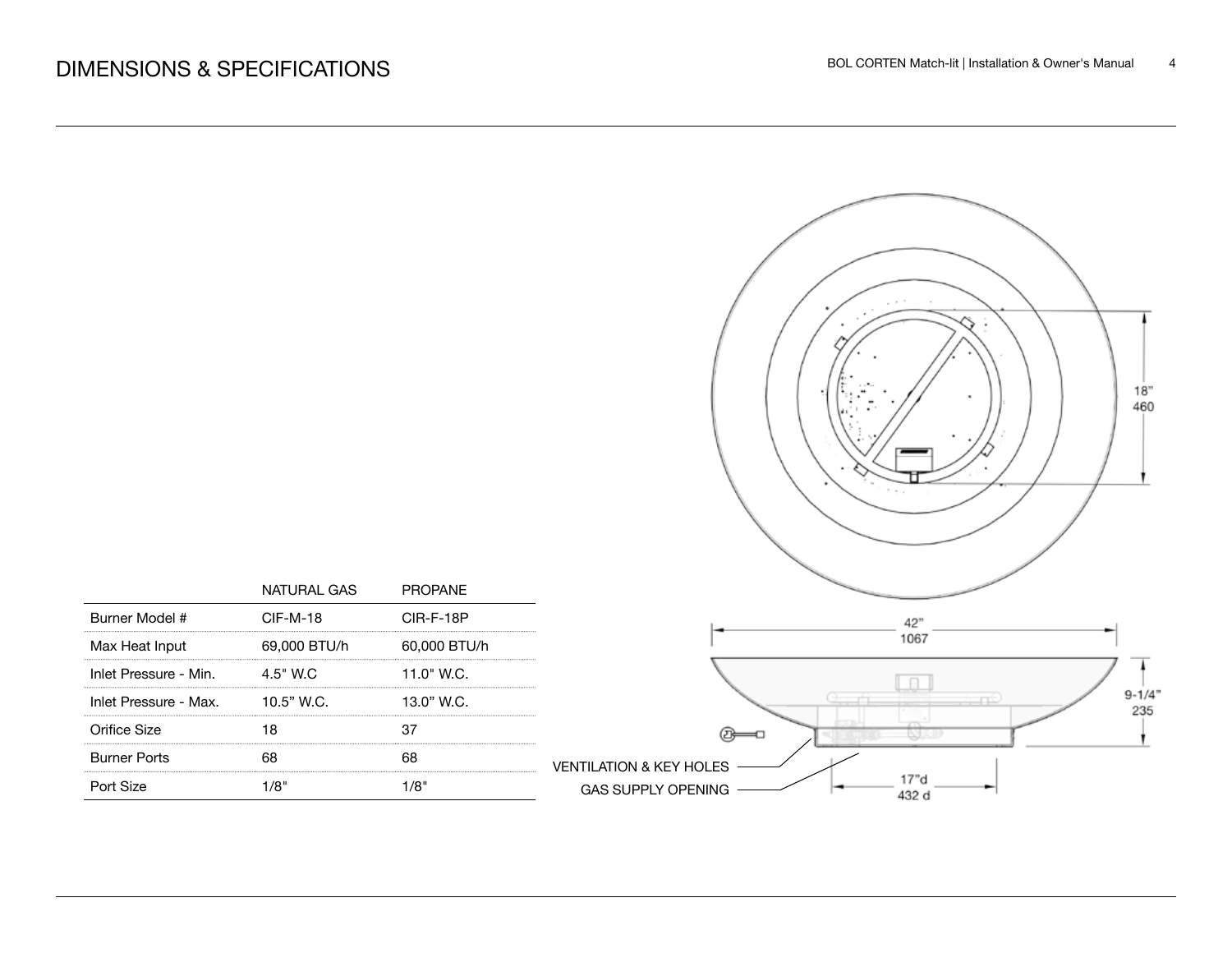

## FIG 1. MINIMUM CLEARANCES TO COMBUSTIBLES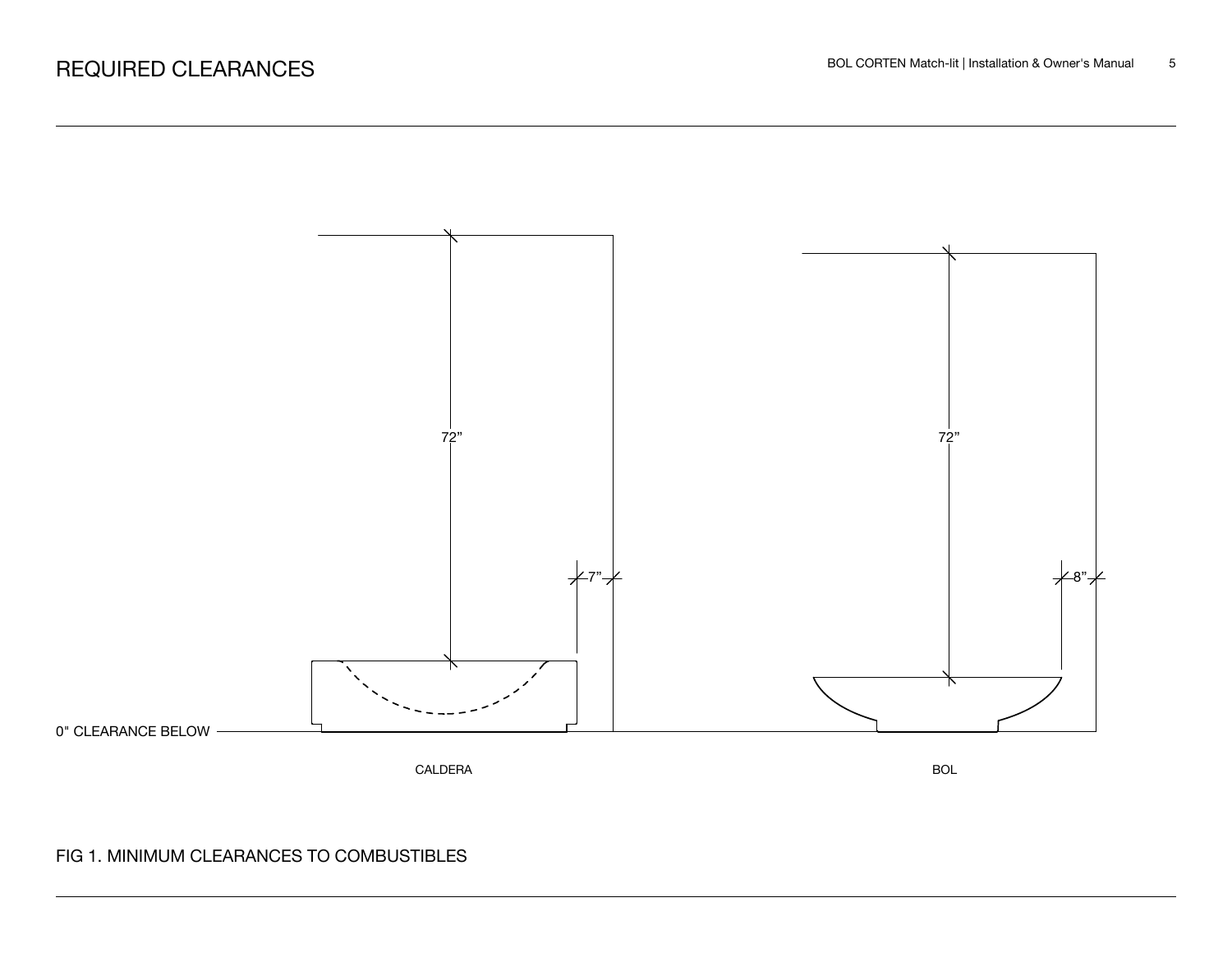#### WARNING:

Failure to position parts in accordance with these diagrams and instructions and/or failure to use parts specifically approved for use with this appliance may result in property damage or personal injury.

Do not remove the data plates attached to the Outdoor Fire Pit Burner. These plates contain important information.

#### NOTICE:

Installation and repair should be done by a qualified service person. The appliance should be inspected before use and at least once annually by a qualified service person. More frequent cleaning may be required as necessary. It is imperative that control compartment, burner ports and circulating air passageways of the appliance be kept clean.

#### CAUTION:

New Lava Rock may pop or crackle when first heated. This should subside after 30 minutes to one hour or more of operation. Maintain safe distance during this time.

## TO ASSEMBLE THE FIRE PIT

- 1. Connect the Burner Assembly to the gas/propane supply using the supplied flex connector and following the instructions on page 8.
- 2. Carefully leak test all connections following the procedure on page 8.
- 3. Cover the burner evenly and completely with burner media (crushed tempered glass for natural gas; volcanic rock for propane). Do not obstruct the pilot lighting port with burner media! Use only burner media supplied by Paloform!
- 4. Follow the Initial Lighting Instructions on page 9. Make sure that the flame carries to all parts of the burner. Turn OFF the appliance and let it cool before proceeding to the next step.
- 5. Evenly distribute decorative topping (river stones, crushed glass or lava rock) on top of burner media. An uneven or excessively thick layer of topping can result in an uneven flame. Place boulders if applicable.
- 6. Do not cover pilot shield. Keep the lighting port open and free of media. Do not use any media not supplied by the manufacturer!









LIGHTING PORT: DO NOT OBSTRUCT

BURNER MEDIA DECORATIVE TOPPING FEATHEROCK BOULDERS (OPTIONAL)

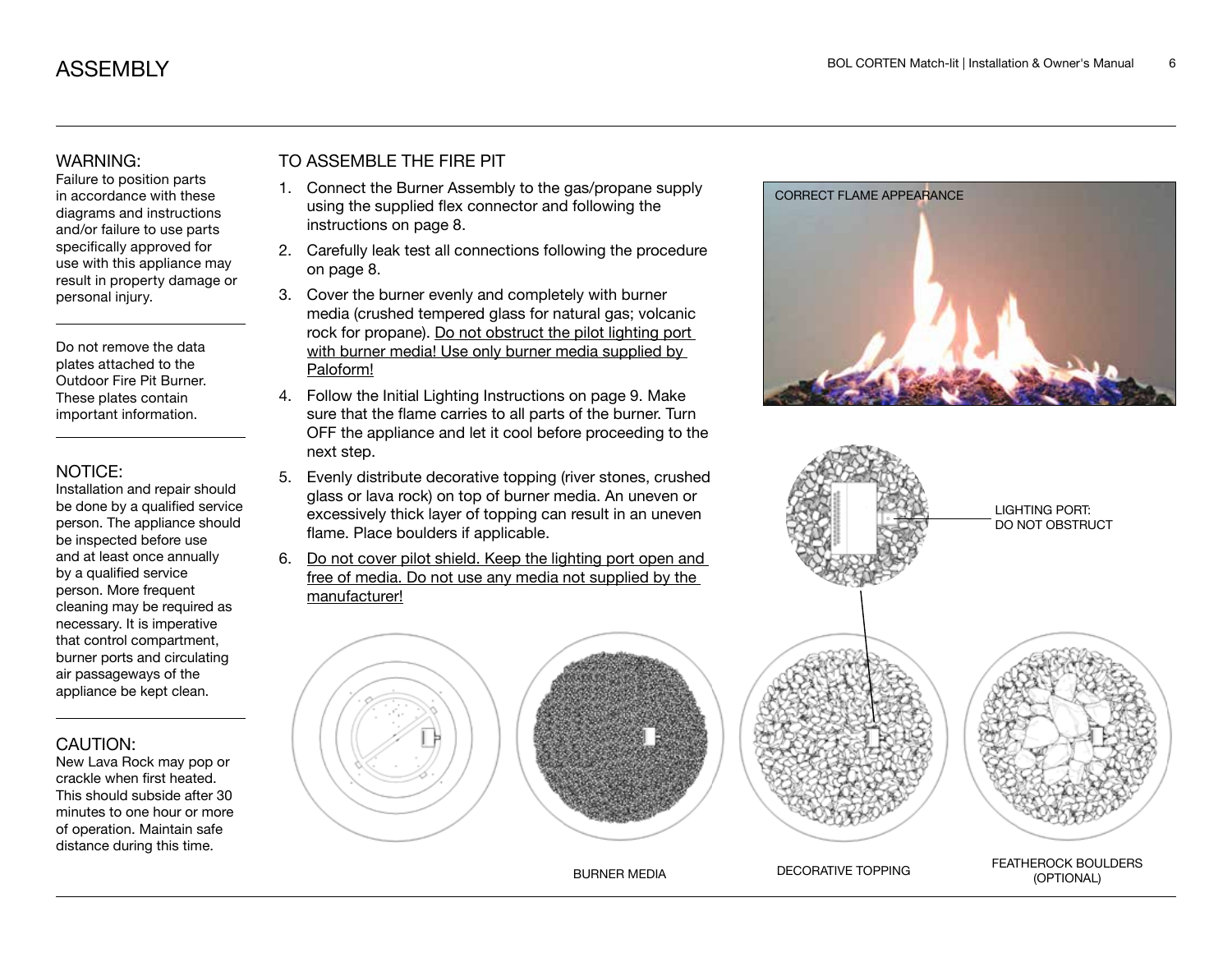

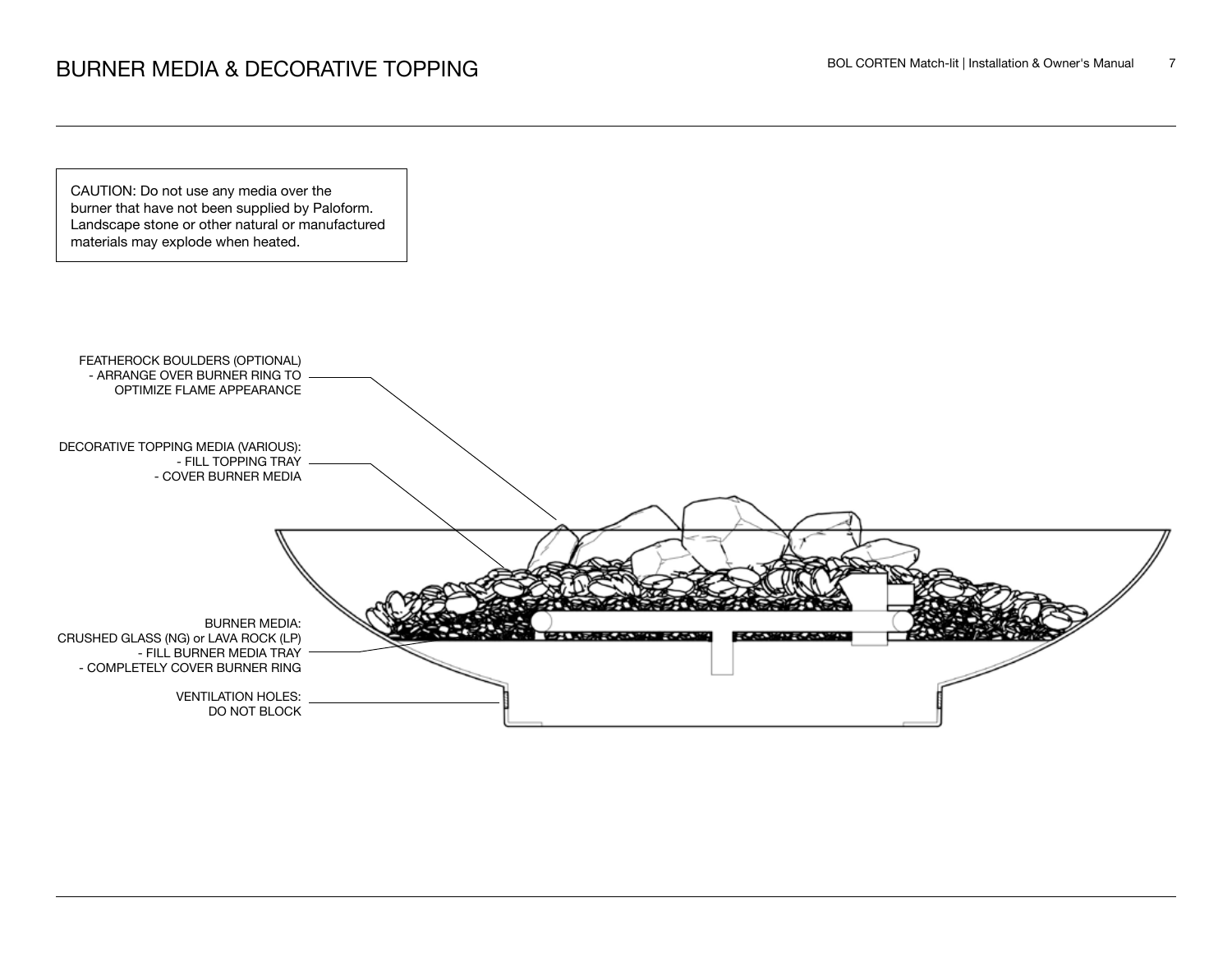# WARNING:

A qualified service person must connect the appliance to the gas supply. Follow all local codes.

#### CAUTION:

Use only new black iron or steel pipe. Internally tinned copper tubing may be used in certain areas. Use pipe of 1/2" diameter or greater to allow proper gas volume to Outdoor Fire Pit Burner. If pipe is too small, undue loss of pressure will occur.

#### INSTALLATION ITEMS NEEDED:

Before installing the Outdoor Fire Pit, make sure you have all items listed bellow:

- piping (check local codes)
- sealant
- manual shutoff valve
- adjustable (crescent) wrench or pliers
- sediment trap
- tee joints
- pipe wrench

#### INSTALLATION REQUIREMENTS

Installation must include a manual shutoff valve, union, and plugged 1/8" NPT tap. Locate NPT tap within reach for test gauge hook up. NPT tap must be upstream from the appliance.

Apply pipe joint sealant lightly to male threads. This will prevent excess sealant from going into pipe. Excess sealant in pipe could result in a clogged burner injector.

Install sediment trap in supply line as shown below. Locate sediment trap where it is within reach for cleaning and trapped matter is not likely to freeze.

A sediment trap prevents moisture and contaminants from entering the Outdoor Fire Pit controls. If a sediment trap is not installed, or is installed incorrectly, the unit may not work properly.

APPROVED FLEXIBLE GAS HOSE

#### CHECKING GAS CONNECTION

WARNING: Test all gas piping and connections for leaks after installing or servicing. Correct all leaks immediately.

WARNING: Never use an open flame to check for a leak. Apply a mixture of liquid soap and water to all joints. Bubbles forming on joints while the gas is running indicate a leak. Correct all leaks at immediately.

Test Pressures in Excess Of 1/2 psi (3.5 kPa) This appliance and its individual shutoff valve must be disconnected from the gas supply piping system during any pressure testing of that system at test pressures in excess of ½ psi (3.5 kPa).

Test Pressures Equal To or Less Than 1/2 psi (3.5 kPa) This appliance must be isolated from the gas supply piping system by closing its individual manual shutoff valve during any pressure testing of the gas supply piping system at test pressures equal to or less than ½ psi (3.5 kPa).

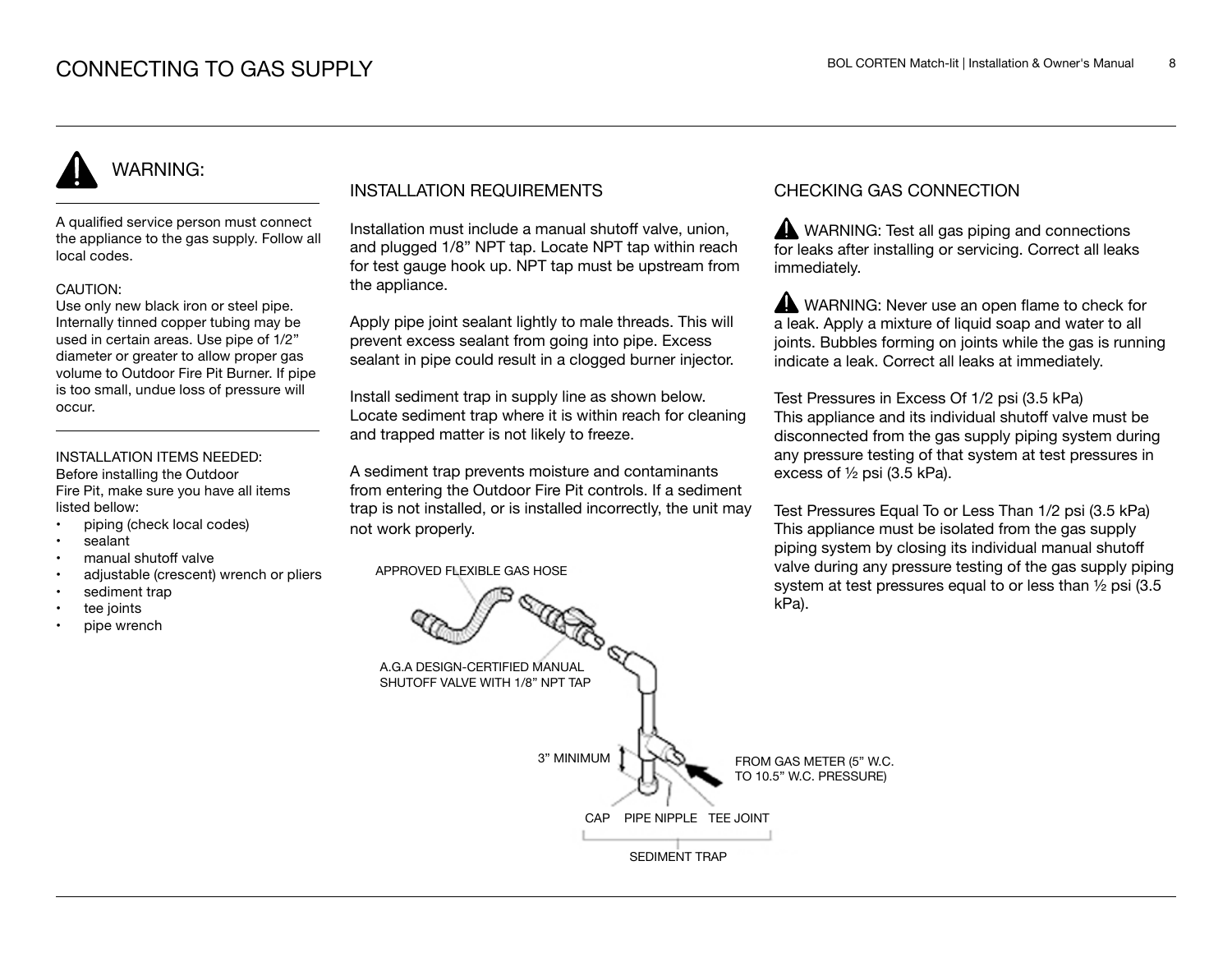# WARNINGS:

Failure to follow these instructions exactly may result in fire or explosion causing property damage, personal injury or loss of life.

Before operating the appliance, check all around the appliance area and on the surrounding floor for the smell of gas - some gas is heavier than air and may settle on the floor in the event of a leak. IF YOU SMELL GAS, follow the safety instructions on page 1 of this manual.

The main gas valve in this appliance is not serviceable. Do not try to repair or modify the valve, as doing so may result in a fire or explosion. Call a qualified service technician if you have any safety concerns.

Do not use this appliance if any part of it has been under water. Immediately call a qualified service technician to inspect the appliance and to replace any part of the control system and any gas control that has been under water.

Improper installation, adjustment, alteration, service or maintenance can result in injury or property damage. For assistance or additional information, consult a qualified installer, service agency or the gas supplier.

Do not store or use gasoline or other flammable vapors or liquids in the vicinity of this appliance.

## INITIAL LIGHTING INSTRUCTIONS

- 1. Purge air from the supply line as follows:
	- Open the main shutoff valve.
	- Unscrew the main pressure test point on the appliance regulator
	- Leave the inlet test screw open until gas flows in.
	- When the gas is flowing, tighten the inlet screw immediately.
- 2. Test for leaks in each of the following locations:
	- The gas supply line connection to the main valve;
	- The Burner connections and pilot;
	- All joints on the valve and control body;
	- All field made joints and gas shutoff valves;
	- All factory made joints and connections.
- 3. You may check for gas leaks using one of the following methods only:
	- Soap and water solution. WARNING: If using a soap and water solution to test for leaks, DO NOT spray the solution onto electronic parts;
	- An approved leak testing spray;
	- An electronic sniffer. NOTE: Remove any excess pipe compound from connections if using this method, as the compound can set off electronic sniffers.

### DANGER: NEVER USE AN OPEN FLAME TO CHECK FOR GAS LEAKS.

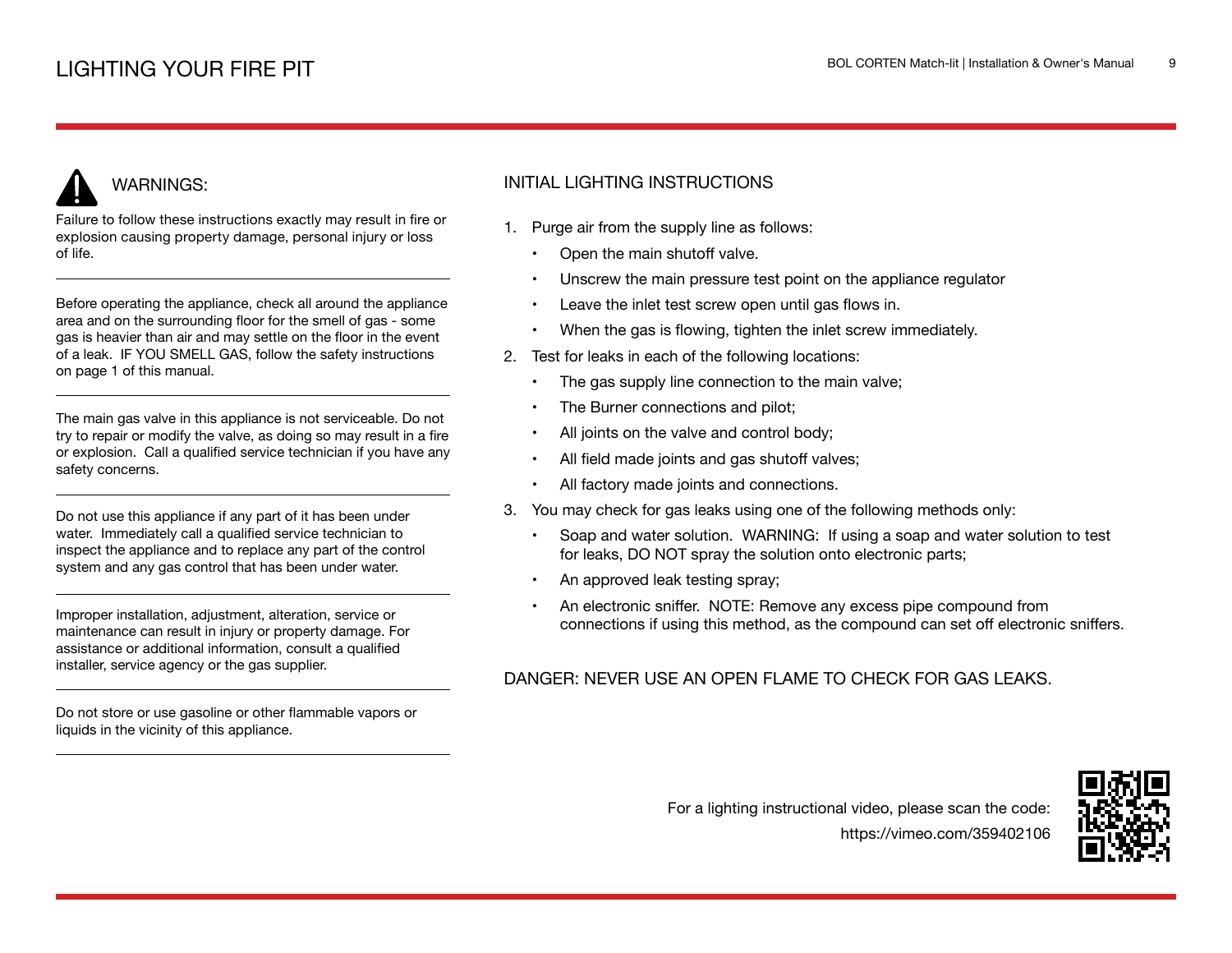## STOP!

Review the safety information on pages 1, 2 and 9 of this manual.

Use only your hand to push in or turn the gas control key. Never use tools. If the key will not push in or turn by hand, don't try to repair it, call a qualified service technician. Force or attempted repair may result in a fire or explosion.

Please ensure that you are familiar with the safe operation of the fire pit controls before replacing the instructional control knob with the Paloform key.

The control key/knob is meant to fit tight and be left in place. Remove only for winterization.



VALVE POSITIONS

The gas valve has three positions: PILOT, ON and OFF.

- To light your fire pit, you first light the pilot flame, then turn on the gas to main burner.
	- 1. Insert the control key (or control knob). Make sure the "half-moon"-shaped hole in the end of the key and the valve stem are aligned.
	- 2. The key should turn freely 90°. Turn the key to the PILOT position (clockwise until it stops)
- 3. Push the control key in until it stops, and hold in this position.
- 4. Apply a flame to the lighting port with a barbecue lighter. The pilot flame will ignite.
- 5. Continue to hold the key down for up to thirty seconds after lighting the pilot.
- 6. When the control key is released, the pilot flame should continue to burn (if the pilot goes out, repeat the above steps).
- 7. Rotate the gas control key from PILOT to ON position (full counterclockwise position) to supply full flow to main burner.

Failure to turn the control key to the full ON position will reduce the flow and could result in poor ignition of main burner.

- 8. To extinguish main burner, rotate the gas control key clockwise to the PILOT position.
- 9. To extinguish pilot, push the control key in slightly and turn to the OFF position (fully clockwise).

ON

NOTE: We do not recommend leaving the fire pit unattended with the pilot lit. Please turn to the OFF position.



PILOT

Push key in PILOT position to start the flow of gas to the pilot. Light the pilot while holding the key in







To turn the pilot off, push slightly and turn clockwise 90° to the OFF position.

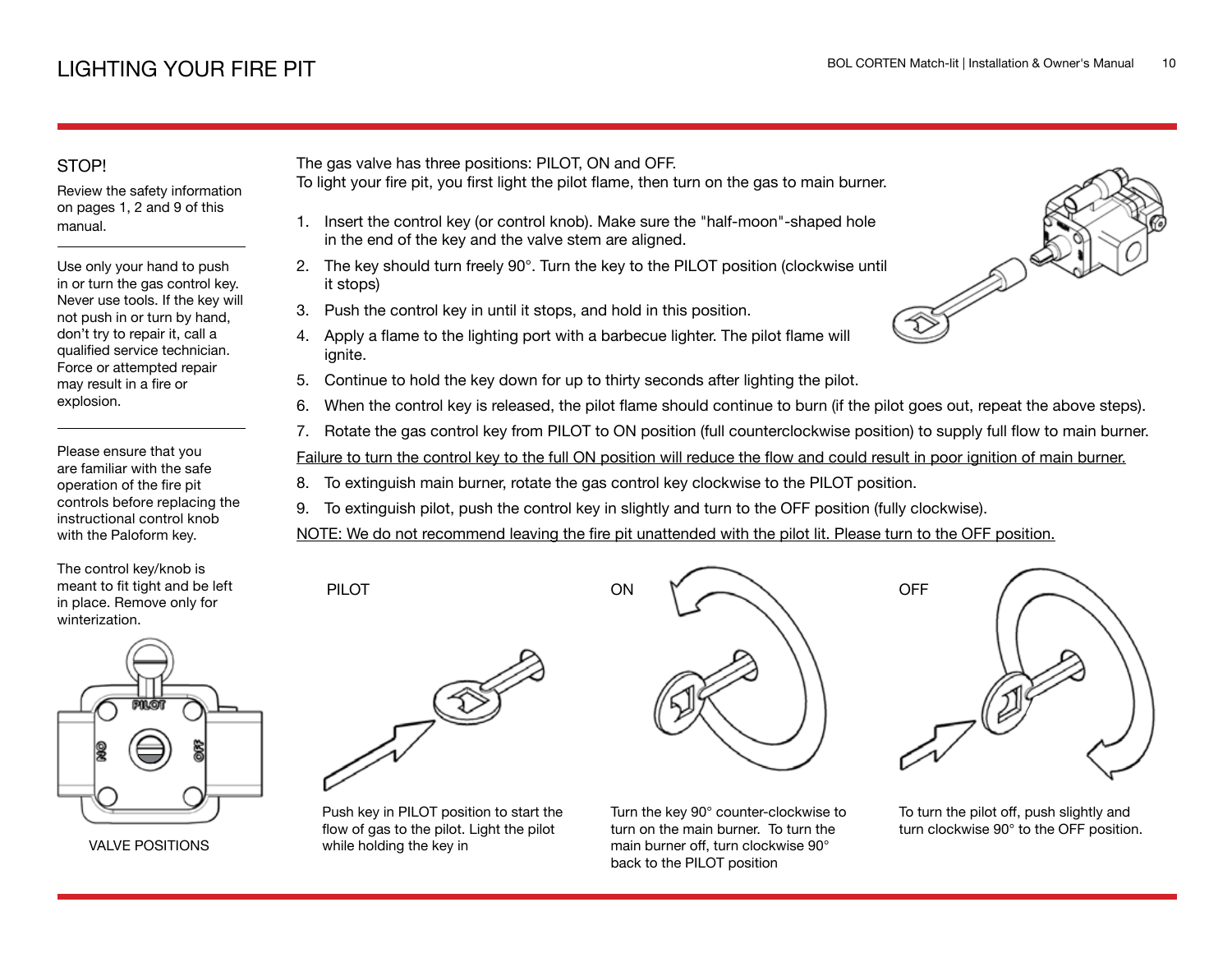#### KEEP YOUR FIRE PIT COVERED

Covering your fire pit with its all-weather cover when not in use will prolong the life of all its components.

WARNING: Turn off gas before servicing fire pit.

We recommend that a qualified service technician perform the following check-ups at the beginning of each fire pit season.

If any irregularities are apparent with operation. Please refer to Troubleshooting guide, page 12.

#### BURNER ELEMENT AND PILOT

Inspect the burner at regular intervals at least twice a year. Keep the burner and pilot area clean by vacuuming or brushing. Make sure the burner porting and burner air openings are free of obstructions at all times. Remove pilot cover to inspect pilot.

Remove topping from top of burner ring and Inspect area around the burner. Remove any lint or foreign material with a brush or vacuum cleaner.

#### PILOT FLAME

The flames from the pilot should be visually checked as soon as the unit is installed, and periodically during normal operation. The pilot flame must always be present when the fire pit is in operation. The pilot flame has two distinct flames: one engulfing the thermocouple and the other reaching to the main burner.



PILOT ASSEMBLY

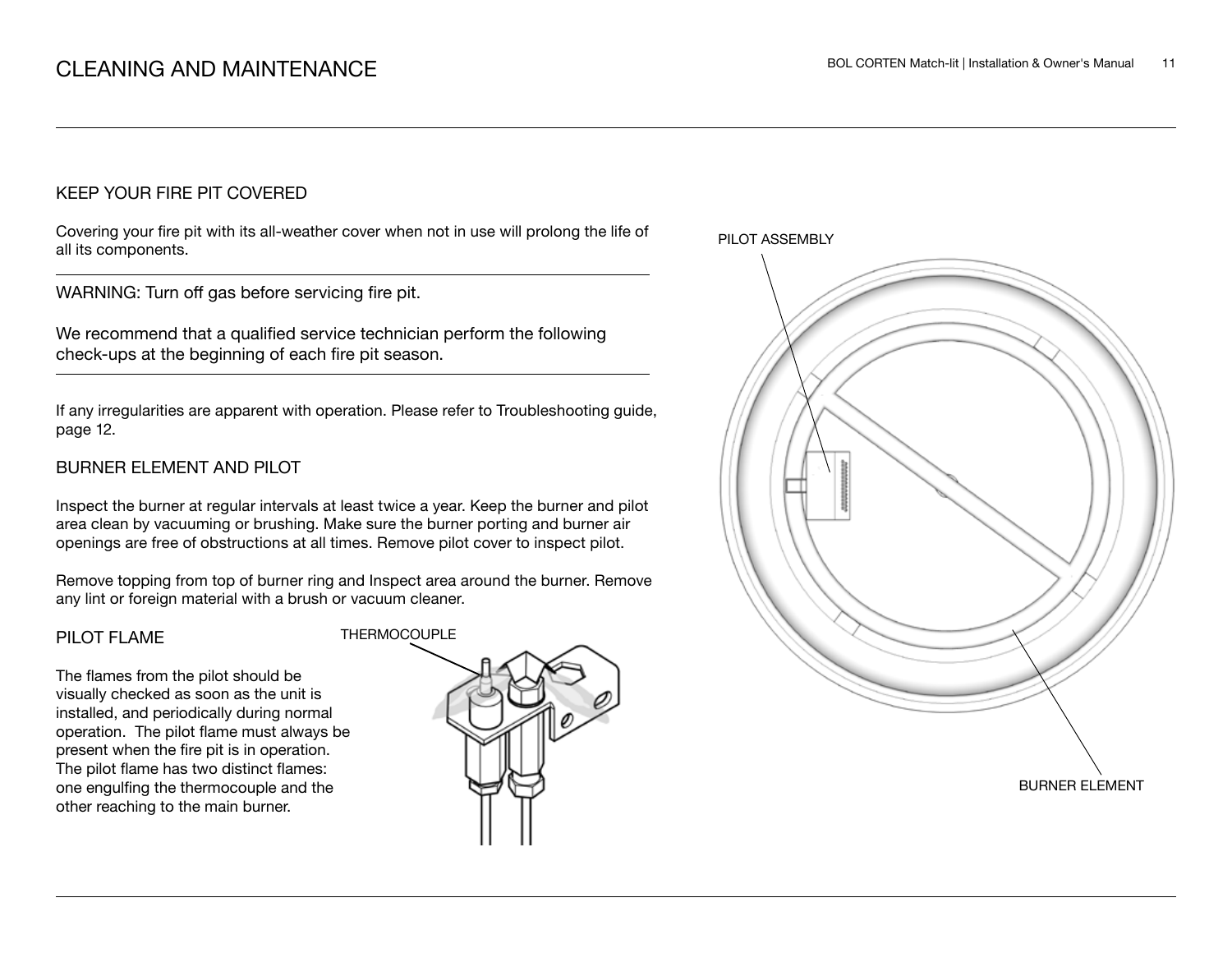#### WARNING:

Turn off appliance and let cool before servicing. Only a qualified service person should service and repair this appliance.

IMPORTANT: Operating unit where impurities in air exist may create odors. Cleaning supplies, paint, paint remover, cigarette smoke, cements and glues, new carpet or textiles, etc., create fumes. These fumes may mix with combustion air and create odors. These odors will disappear over time.



Shut off gas supply. Do not try to light any appliance. Do not touch any electrical switch; do

not use any phone in the vicinity of the appliance.

Immediately call your gas supplier from a safe distance. Follow your gas supplier's instructions.

| <b>OBSERVED PROBLEM</b>                                                                                                                                                              |                      | POSSIBLE CAUSE                                                                                                                                  |                      | <b>REMEDY</b>                                                                                                                                                                                                                           |
|--------------------------------------------------------------------------------------------------------------------------------------------------------------------------------------|----------------------|-------------------------------------------------------------------------------------------------------------------------------------------------|----------------------|-----------------------------------------------------------------------------------------------------------------------------------------------------------------------------------------------------------------------------------------|
| Unit is smoking / sooting excessively. (Note:<br>It is natural and unavoidable for appliance<br>sets to produce moderate levels of carbon<br>(soot) where flames contact the media.) | 1.<br>2.<br>3.       | Poor fuel quality<br>Excessive flame impingement or block-<br>age<br>Improper fuel/air mixture                                                  | 1.<br>2.<br>3.       | Contact local natural gas company<br>Separate the stones to allow more<br>flame passage<br>Remove any foreign items from the<br>flame pattern and/or check for proper<br>orifice sizing                                                 |
| Burner is excessively noisy<br>(Note: The movement and combustion of gas<br>will create low, unavoidable levels of noise.)                                                           | 1.<br>2.             | Passage of air/gas across irregular<br>surfaces<br>Excessive gas pressure on natural gas<br>units                                               | 1.<br>2.             | Relieve any tight bends or kinks in<br>gas supply line<br>Check/reset gas regulator pressure                                                                                                                                            |
| Gas odor even when manual valve is in the<br>OFF position                                                                                                                            | 1.<br>2.             | Gas leak. See Warning statement below.<br>Main gas valve defective.                                                                             | 1.<br>2.             | Locate and correct all leaks (see<br>Checking Gas Connections, pg 8)<br>Replace gas valve                                                                                                                                               |
| Unit produces unwanted odors                                                                                                                                                         | 1.                   | Gas leak. See Warning statement below.                                                                                                          | 1.                   | Locate and correct all leaks (see<br>Checking Gas Connections, pg 8)                                                                                                                                                                    |
| Pilot cannot be lit                                                                                                                                                                  | 1.<br>2.<br>3.<br>4. | Gas supply turned off or manual shutoff<br>valve closed<br>Air in gas lines when installed<br>Pilot adjustment screw closed<br>Pilot is clogged | 1.<br>2.<br>3.<br>4. | Turn off gas supply or open manual<br>shutoff valve<br>Purge air from the supply line<br>Adjust pilot flame for approximately<br>1" blue flame<br>Clean pilot (see Cleaning and Main-<br>tenance, page 11) or replace pilot<br>assembly |
| Pilot does not stay lit after control is released                                                                                                                                    | 1.<br>2.             | Flame sensor/thermocouple is not hot<br>enough<br>Thermocouple is damaged                                                                       | 1.<br>2.             | Retry, holding control 0key for a<br>longer period of time (20 seconds or<br>more) before releasing<br>Replace thermocouple                                                                                                             |
| Burner does not light after pilot is lit                                                                                                                                             | 1.<br>2.<br>3.<br>4. | Burner orifice is clogged<br>Inlet gas pressure is too low<br>Burner orifice diameter is too small<br>Flame sensor lead loose or disconnected   | 1.<br>2.<br>3.<br>4. | Clean burner orifice<br>Contact local gas or propane supplier<br>Replace burner orifice<br>Reconnect or tighten lead                                                                                                                    |
| Delayed burner ignition                                                                                                                                                              | 1.                   | Pilot flame is obstructed                                                                                                                       | 1.                   | Clear media/debris from lighting port                                                                                                                                                                                                   |
| Burner flame is too low                                                                                                                                                              | 1.<br>2.<br>3.       | Incorrect gas supply or pressure<br>Blocked burner orifice or burner ports<br>Improper burner orifice size                                      | 1.<br>2.<br>3.       | Check for proper gas supply pressure<br>Free burner orifice and burner ports of<br>any burrs, paint, or other blockage<br>Verify proper burner orifice sizing (see<br>page 4)                                                           |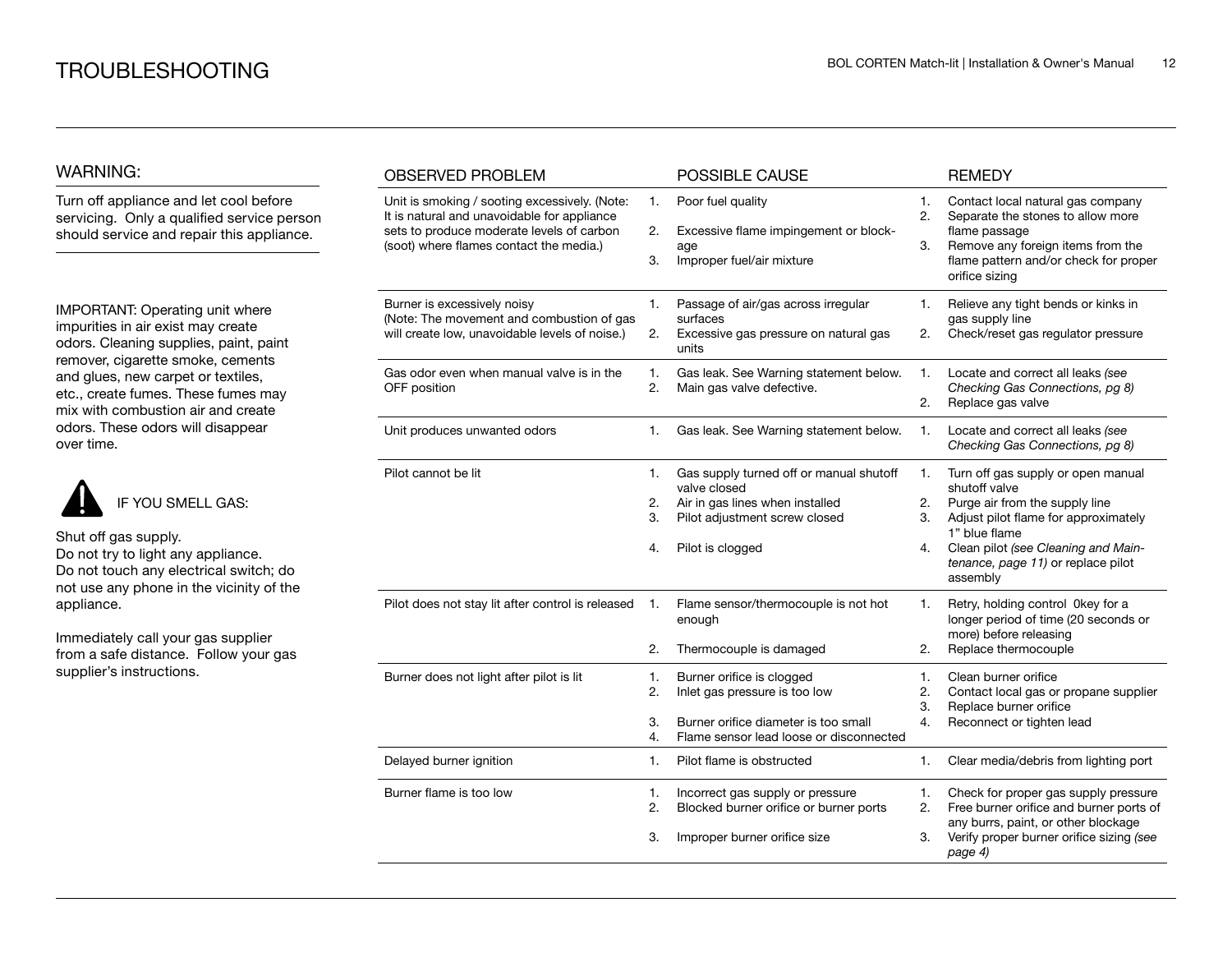|              |                           | <b>Natural Gas</b>   | Propane       |
|--------------|---------------------------|----------------------|---------------|
| $\mathbf{1}$ | <b>Pilot Cover</b>        | CIR-EPC              | same          |
| 1a           | <b>Pilot Shroud</b>       | CIR-EPC              | same          |
| 2            | Pilot Assembly            | <b>PIL-M-388</b>     | same          |
| 3            | 18" Burner Ring           | CIR-18-BUR           | same          |
| 4            | <b>Topping Ring</b>       | BOL42-SUP-TOP        | same          |
| 5            | <b>Burner Pan</b>         | CIF-18-PAN           | same          |
| 6            | 3/8" Flare Adapter        |                      |               |
| 7            | Regulator                 | M-REG-RV20-NG        | M-REG-RV20-LP |
| 8            | 3/8" Close Nipple         |                      |               |
| 9            | 3/8" 135° Street Elbow    |                      |               |
| 10           | Valve Bracket             | BEN32-BRA-WR109      | same          |
| 11           | Main Gas Valve            | M-VAL-WR-764-109     | same          |
| 12           | Control Key               | M-KEY-WR109          | same          |
| 13           | Venturi                   | CIR-VEN-1            | same          |
| 14           | Orifice                   | FIT-ORI-18           | FIT-ORI-37    |
| 15           | 3/8" Street Elbow         |                      |               |
| 16           | <b>Flex Connector</b>     | CON-SS-5MM-12        | same          |
| 17           | <b>Burner Support</b>     | BOL42-CHA            | same          |
| 18           | Burner Media (not shown)  | <b>Crushed Glass</b> | Lava Pebbles  |
| 19           | Topping Media (not shown) | Various              | Various       |
| 20           | Fabric Cover (not shown)  | COV-BOL42-LC         | same          |
| 21           | Corten Vessel (not shown) | BOL42-10             | same          |